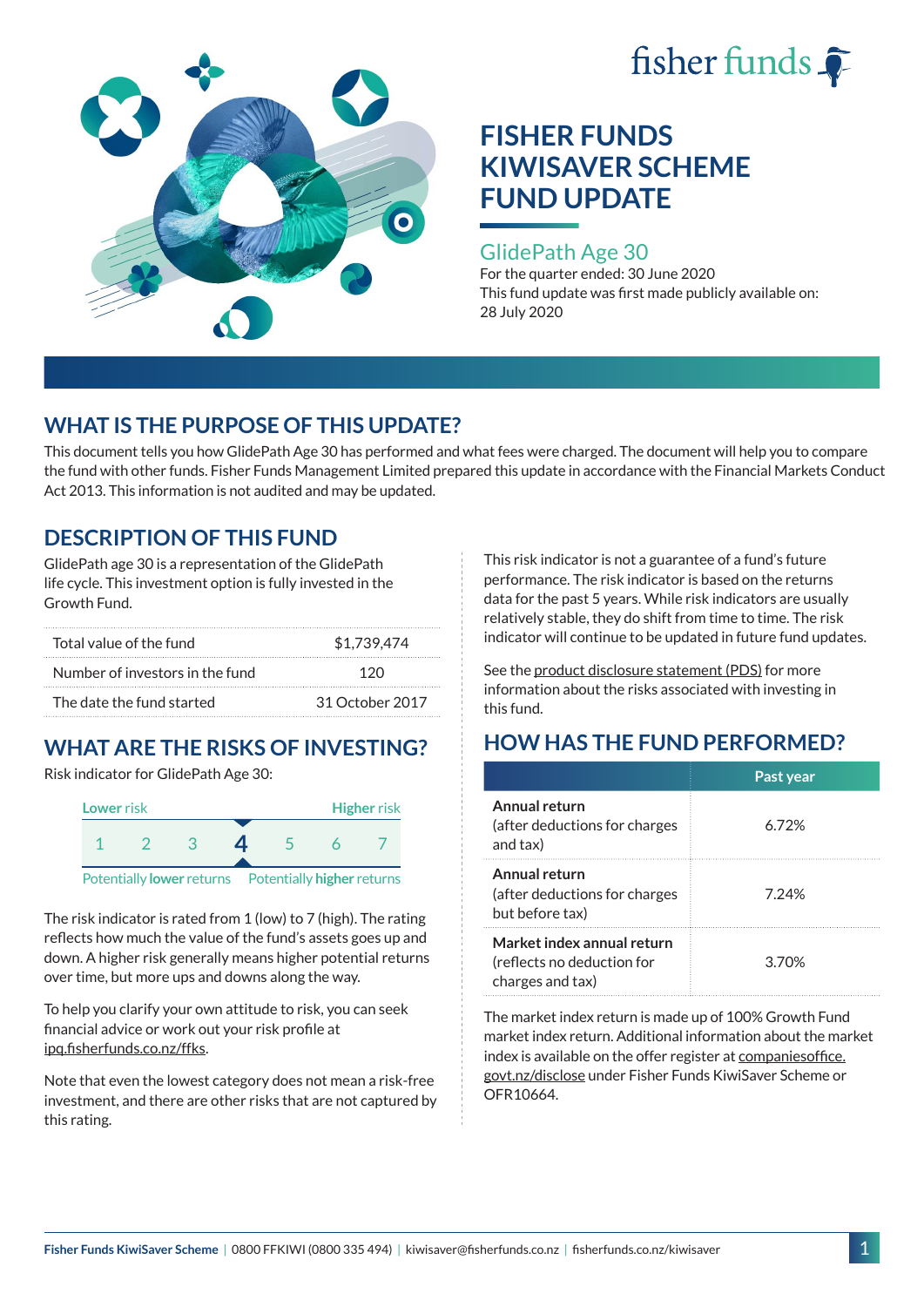## **ANNUAL RETURN GRAPH**



This shows the return after fund charges and tax for each year ending 31 March since the fund started. The last bar shows the average annual return since the fund started, up to 30 June 2020.

**Important:** This does not tell you how the fund will perform in the future.

Returns in this update are after tax at the highest prescribed investor rate (PIR) of tax for an individual New Zealand resident. Your tax may be lower. The market index return reflects no deduction for charges and tax.

### **WHAT FEES ARE INVESTORS CHARGED?**

Investors in GlidePath Age 30 are charged fund charges that include GST. In the year to 31 March 2020 these were:

|                                                       | % of net asset value   |  |
|-------------------------------------------------------|------------------------|--|
| <b>Total fund charges</b>                             | 1.23%                  |  |
| Which are made up of:                                 |                        |  |
| <b>Total management and</b><br>administration charges | 1.03%                  |  |
| Inding:                                               |                        |  |
| Manager's basic fee                                   | 0.96%                  |  |
| Other management and<br>administration charges        | 0.07%                  |  |
| Total performance-based fees <sup>1</sup>             | 0.20%                  |  |
| Other charges:                                        | \$ amount per investor |  |
| Annual account fee                                    |                        |  |

\* The account fee reduced from \$3 per month (\$36 per annum) to \$1.95 per month (\$23.40 per annum) on 1 July 2020.

Small differences in fees and charges can have a big impact on your investment over the long term.

### **EXAMPLE OF HOW THIS APPLIES TO AN INVESTOR**

Sarah had \$10,000 in the fund at the start of the year and did not make any further contributions. At the end of the year, Sarah received a return after fund charges were deducted of \$672 (that is 6.72% of her initial \$10,000). Sarah also paid \$36 in other charges. This gives Sarah a total return after tax of \$636 for the year.

#### **WHAT DOES THE FUND INVEST IN? Actual investment mix**

This shows the types of assets that the fund invests in.



#### **Target investment mix**

This shows the mix of assets that the fund generally intends to invest in.